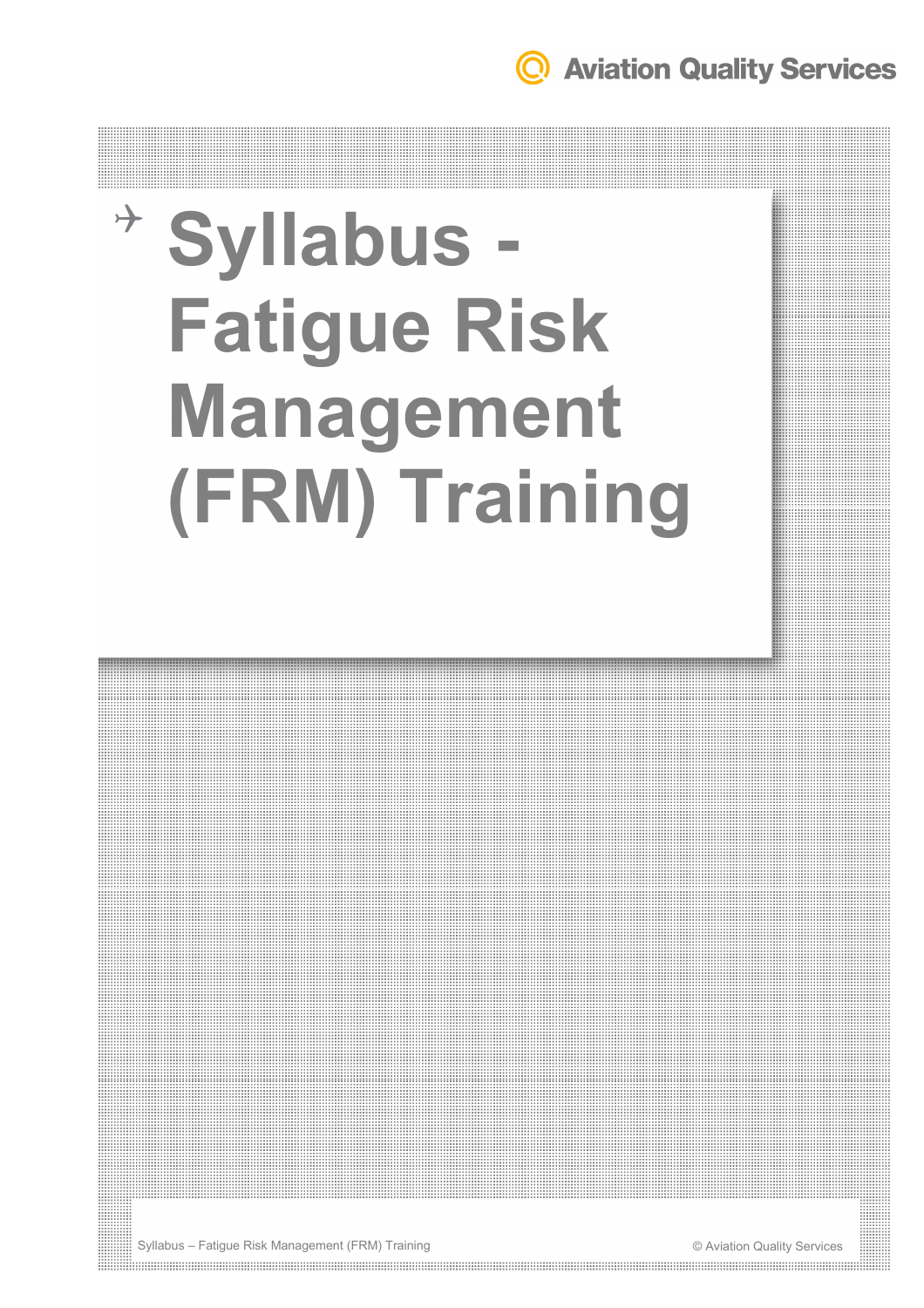

## **Syllabus**

## Fatigue Risk Management

| $\mathbf{1}$   |     |  |
|----------------|-----|--|
|                | 1.1 |  |
|                | 1.2 |  |
|                | 1.3 |  |
|                | 1.4 |  |
| $\overline{2}$ |     |  |
|                | 2.1 |  |
|                | 2.2 |  |
|                | 2.1 |  |
|                | 2.2 |  |
| 3              |     |  |
|                | 3.1 |  |
|                | 3.1 |  |
|                | 3.1 |  |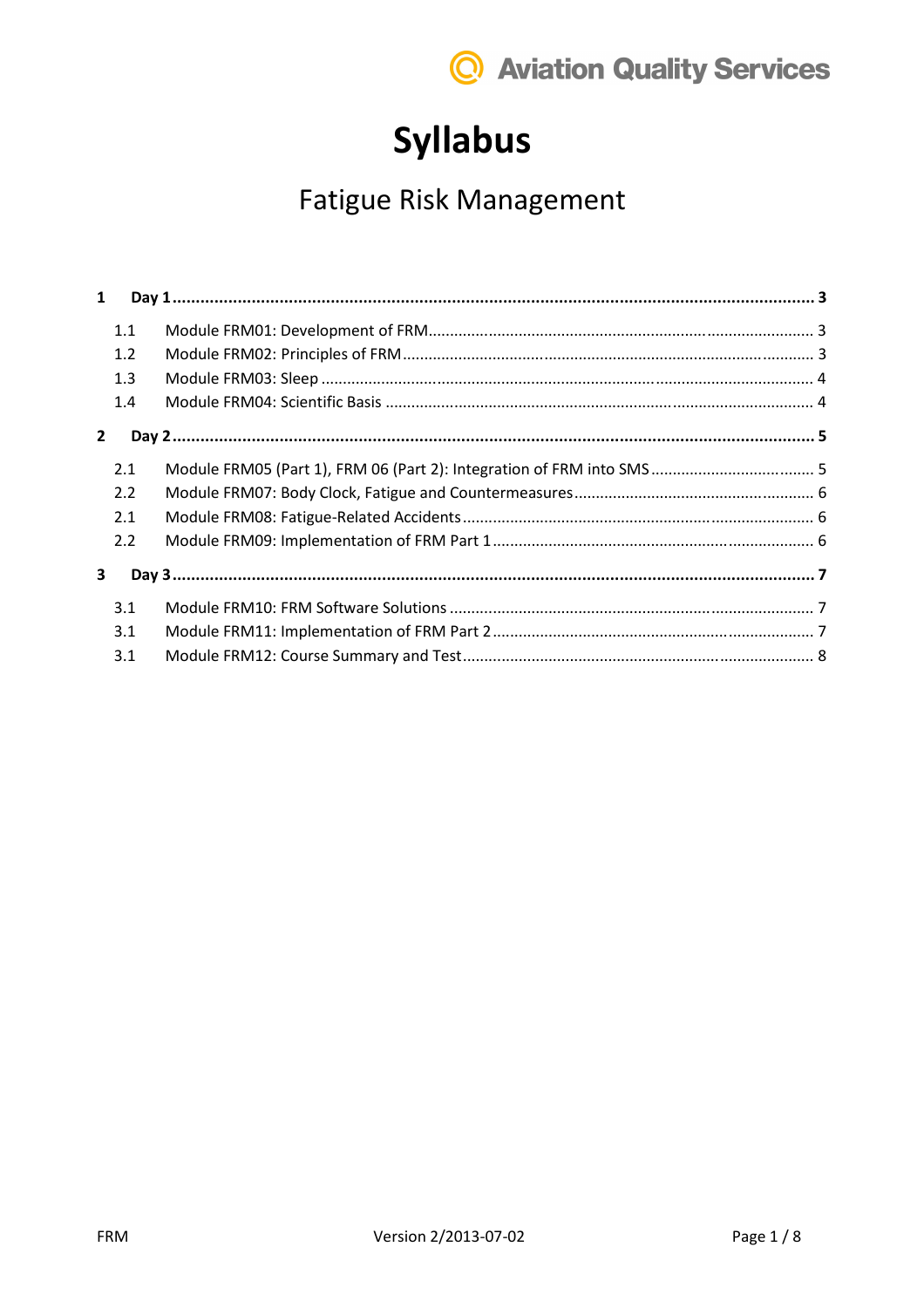## **C** Aviation Quality Services

## Objectives

| Objective 8: Understand that clear procedures for sleep of flight crews onboard aircrafts have to be   |  |
|--------------------------------------------------------------------------------------------------------|--|
|                                                                                                        |  |
| Objective 9: Understand what research into fatigue and sleep has been able to achieve to build a basis |  |
|                                                                                                        |  |
|                                                                                                        |  |
|                                                                                                        |  |
|                                                                                                        |  |
|                                                                                                        |  |
|                                                                                                        |  |
|                                                                                                        |  |
| Objective 17: Understand the behavior of the body clock after transmeridian flights.  6                |  |
| Objective 18: Understand how the body clock can be set by exposure to light and darkness 6             |  |
|                                                                                                        |  |
|                                                                                                        |  |
| Objective 21: Participants develop an idea how fatigue may contribute to aircraft accidents 6          |  |
|                                                                                                        |  |
|                                                                                                        |  |
|                                                                                                        |  |
|                                                                                                        |  |
|                                                                                                        |  |
| Objective 27: Perform an FRM related risk assessments and develop mitigation measures7                 |  |
|                                                                                                        |  |
|                                                                                                        |  |
|                                                                                                        |  |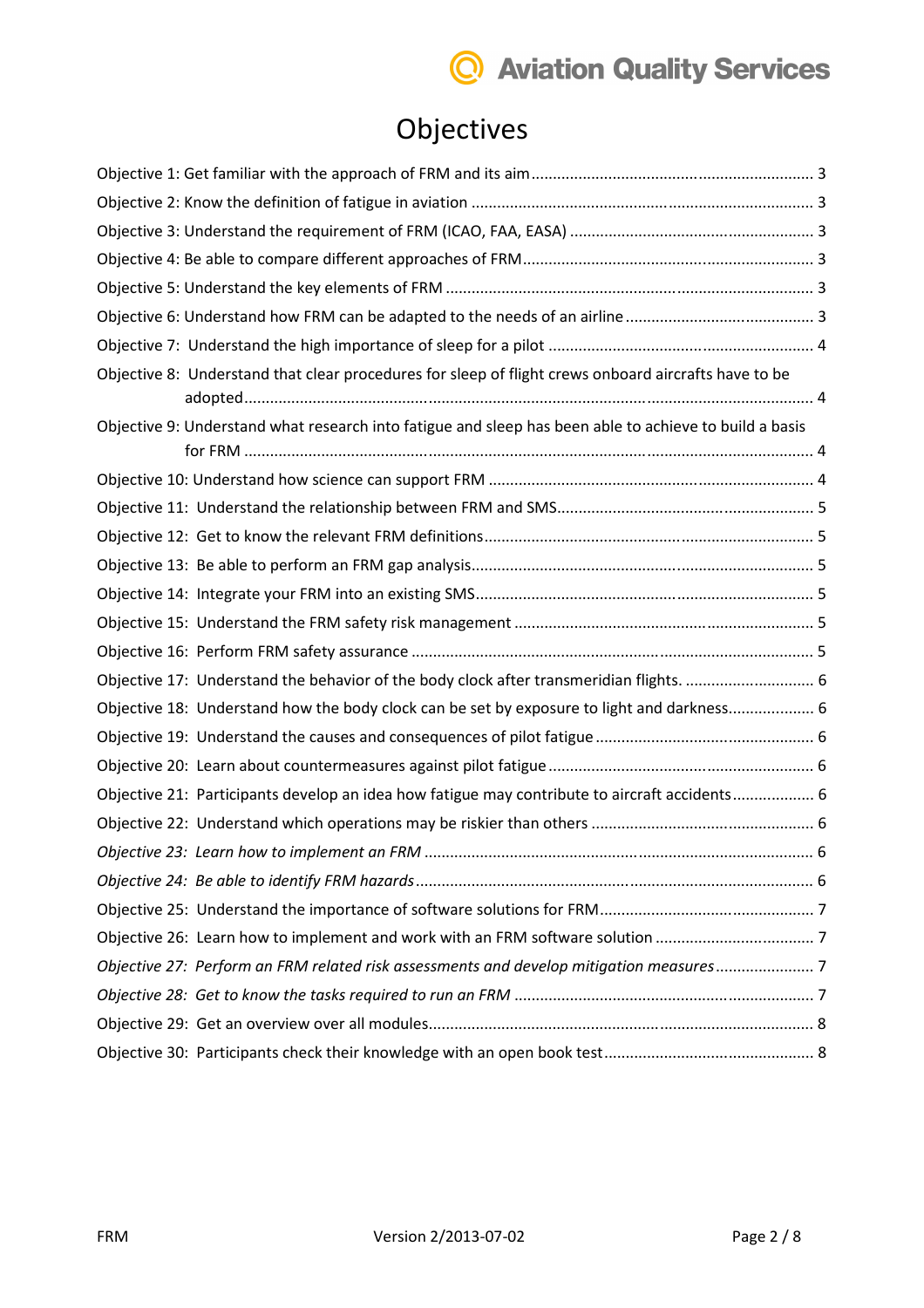

## **1 Day 1**

#### **1.1 Module FRM01: Development of FRM**

| <b>Objectives</b>                                                 | <b>Contents of module</b>         | <b>Practical Training/Discussion</b>                    |
|-------------------------------------------------------------------|-----------------------------------|---------------------------------------------------------|
| Objective 1: Get familiar                                         | 1. $FRM - Why?$                   | Discussion about fatigue<br>related Air Canada accident |
| with the approach of FRM<br>and its aim                           | 2. Fatigue in Aviation            |                                                         |
| Objective 2: Know the                                             | 3. ICAO - Definition of FRM       |                                                         |
| definition of fatigue in                                          | 4. FAA & EASA recommendations and |                                                         |
| aviation                                                          | requirements                      |                                                         |
| Objective 3: Understand                                           |                                   |                                                         |
| the requirement of FRM                                            |                                   |                                                         |
| (ICAO, FAA, EASA)                                                 |                                   |                                                         |
| Objective 4: Be able to<br>compare different<br>approaches of FRM |                                   |                                                         |

| 1.2 Module FRM02: Principles of FRM                                                                                                   |                                                                                            |                                                                                            |  |
|---------------------------------------------------------------------------------------------------------------------------------------|--------------------------------------------------------------------------------------------|--------------------------------------------------------------------------------------------|--|
| <b>Objectives</b>                                                                                                                     | <b>Contents of module</b>                                                                  | <b>Practical Training/Discussion</b>                                                       |  |
| Objective 5: Understand<br>the key elements of FRM<br>Objective 6: Understand<br>how FRM can be adapted<br>to the needs of an airline | 1. Basic principles<br>2. Elements of FRM<br>3. Content of an FRM Report<br>4. Conclusions | Discuss examples of FRM<br>reports<br>Group work: What do you<br>expect from a FRM report? |  |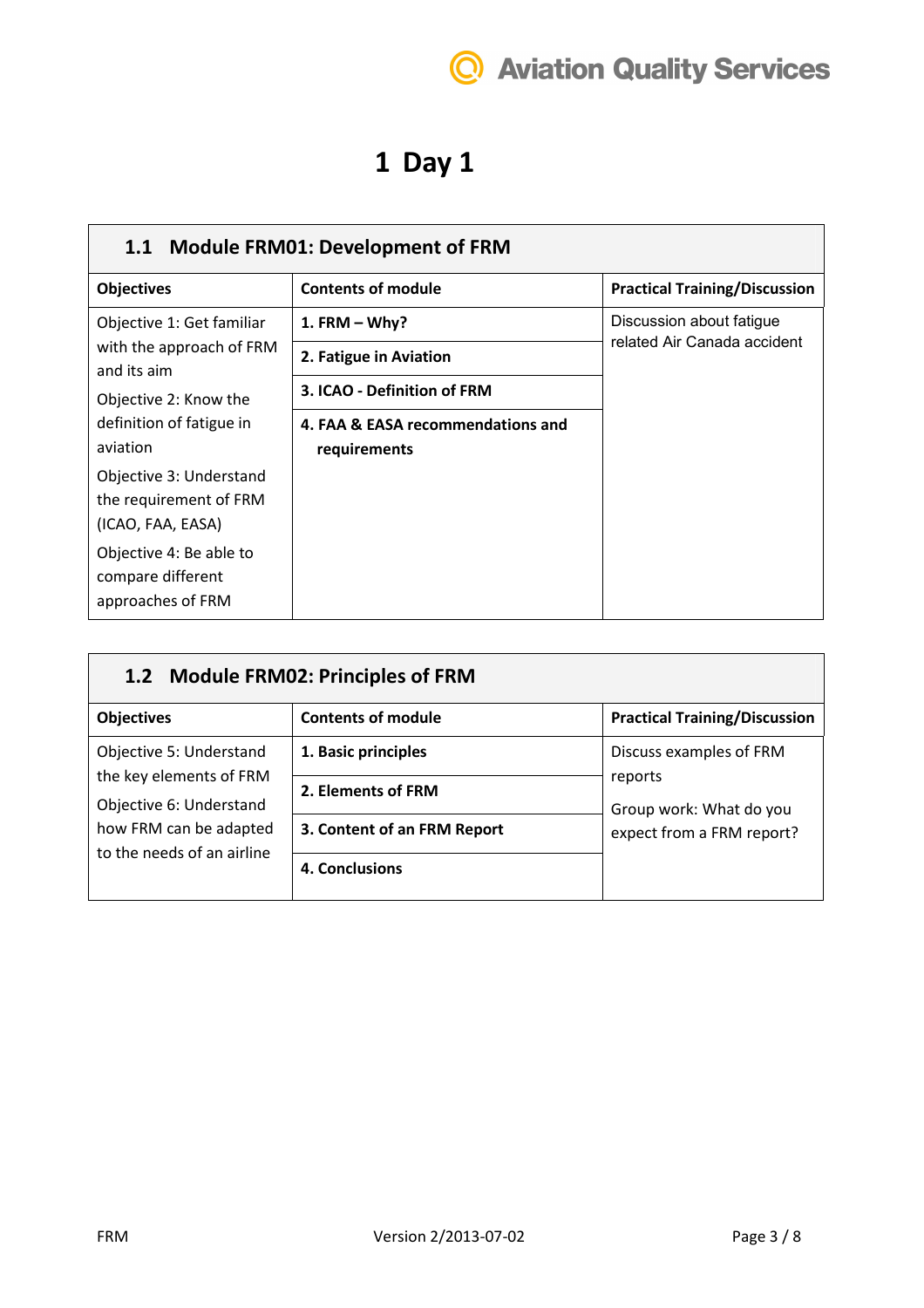#### **1.3 Module FRM03: Sleep**

| <b>Objectives</b>                           | <b>Contents of module</b>        | <b>Practical Training/Discussion</b> |
|---------------------------------------------|----------------------------------|--------------------------------------|
| Objective 7: Understand                     | 1. Basic Facts about Sleep       | Exercise on Power Nap                |
| the high importance of<br>sleep for a pilot | 2. Impaired Sleep                | Exercise on In-flight rest           |
| Objective 8: Understand                     | 3. Improvement of Normal Sleep   |                                      |
| that clear procedures for                   | 4. Power Nap, Controlled Cockpit |                                      |
| sleep of flight crews                       | Rest/Sleep, In-Flight Rest/Sleep |                                      |
| onboard aircrafts have to                   |                                  |                                      |
| be adopted                                  |                                  |                                      |

| <b>Module FRM04: Scientific Basis</b><br>1.4             |                                                                |                                                      |  |  |
|----------------------------------------------------------|----------------------------------------------------------------|------------------------------------------------------|--|--|
| <b>Objectives</b>                                        | <b>Contents of module</b>                                      | <b>Practical Training/Discussion</b>                 |  |  |
| Objective 9: Understand                                  | 1. Measurement of Fatigue                                      | Discussion: What would you                           |  |  |
| what research into fatigue<br>and sleep has been able to | 2. Transmeridian Flights, Layover Sleep                        | like to learn from science<br>about your operations? |  |  |
| achieve to build a basis for<br><b>FRM</b>               | 3. Short-Haul Operations                                       |                                                      |  |  |
| Objective 10: Understand<br>how science can support      | 4. What could Science do for Your Flight<br><b>Operations?</b> |                                                      |  |  |
| <b>FRM</b>                                               | 5. Ultra-long Range Operations                                 |                                                      |  |  |
|                                                          | <b>6. Conclusions</b>                                          |                                                      |  |  |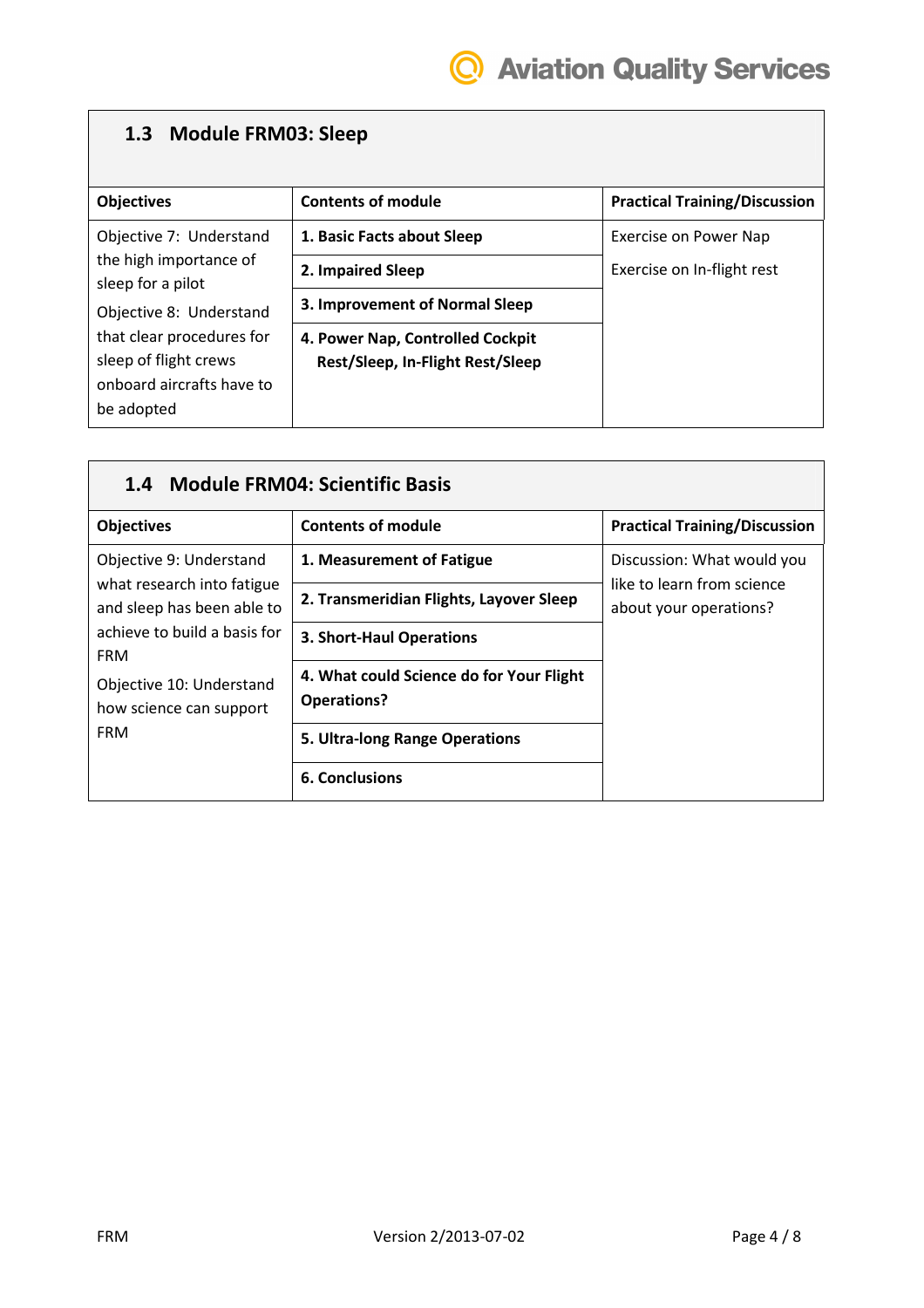

٦

## **2 Day 2**

| 2.1 Module FRM05 (Part 1), FRM 06 (Part 2): Integration of FRM into SMS |                                        |                                                                                              |  |  |
|-------------------------------------------------------------------------|----------------------------------------|----------------------------------------------------------------------------------------------|--|--|
| <b>Objectives</b>                                                       | <b>Contents of module</b>              | <b>Practical Training/Discussion</b>                                                         |  |  |
| Objective 11: Understand                                                | 1. FRM and SMS (Part 1)                | Conduct a FRM gap analysis<br>according Doc 9966<br>appendix C<br>Discussion "What is risk?" |  |  |
| the relationship between<br><b>FRM and SMS</b>                          | 2. Gap Analysis (Part 1)               |                                                                                              |  |  |
| Objective 12: Get to know<br>the relevant FRM                           | 3. FRM Safety Risk Management (Part 2) |                                                                                              |  |  |
| definitions                                                             | 4. FRM Safety Assurance (Part 2)       | Perform an initial FRM<br>hazard identification                                              |  |  |
| Objective 13: Be able to<br>perform an FRM gap<br>analysis              |                                        |                                                                                              |  |  |
| Objective 14: Integrate<br>your FRM into an existing<br><b>SMS</b>      |                                        |                                                                                              |  |  |
| Objective 15: Understand<br>the FRM safety risk<br>management           |                                        |                                                                                              |  |  |
| Objective 16: Perform<br>FRM safety assurance                           |                                        |                                                                                              |  |  |

 $\Gamma$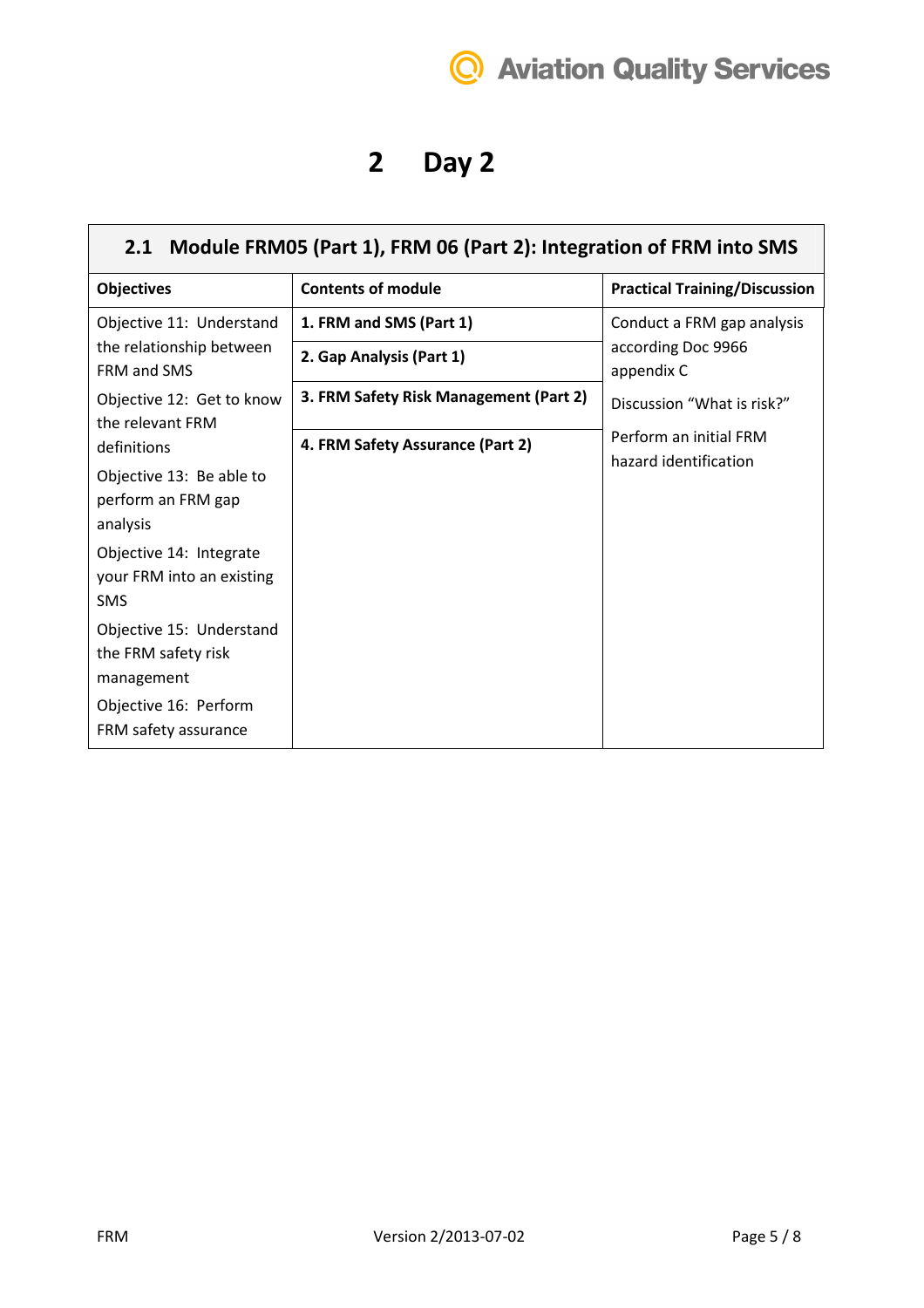| <b>Objectives</b>                                     | <b>Contents of module</b>                 | <b>Practical Training/Discussion</b> |
|-------------------------------------------------------|-------------------------------------------|--------------------------------------|
| Objective 17: Understand                              | 1. Non-visual perception of light         | Questionnaire on                     |
| the behavior of the body<br>clock after transmeridian | 2. Circadian clock and Chronotype         | Chronotype                           |
| flights.                                              | (morning versus evening type)             | Exercise on time zone                |
| Objective 18: Understand                              | 3. Jet lag and the phase response curve   | adaption                             |
| how the body clock can be                             | to light                                  |                                      |
| set by exposure to light<br>and darkness.             | 4. Introduction to fatigue in the cockpit | Individual work: My signs of         |
| Objective 19: Understand                              | 5. Causes of fatigue                      | fatigue                              |
| the causes and                                        | 6. Countermeasures                        | Drawing of an individual             |
| consequences of pilot                                 |                                           | daily profile of fatigue             |
| fatigue                                               |                                           | Exercise: Causes of fatigue          |
| Objective 20: Learn about                             |                                           | Exercise: Fatigue in the             |
| countermeasures against                               |                                           | cockpit                              |
| pilot fatigue                                         |                                           |                                      |

#### **2.2 Module FRM07: Body Clock, Fatigue and Countermeasures**

| 2.1 Module FRM08: Fatigue-Related Accidents                            |                                                        |                                                       |  |  |
|------------------------------------------------------------------------|--------------------------------------------------------|-------------------------------------------------------|--|--|
| <b>Objectives</b>                                                      | <b>Contents of Module</b>                              | <b>Practical Training/Discussion</b>                  |  |  |
| Objective 21: Participants                                             | 1. Some historical remarks                             | Evaluation of accident<br>reports by the participants |  |  |
| develop an idea how<br>fatigue may contribute to<br>aircraft accidents | 2. Swiss cheese model of human error<br>(James Reason) |                                                       |  |  |
| Objective 22: Understand<br>which operations may be                    | 3. Accident analysis by Jeffrey Goode<br>(FAA)         |                                                       |  |  |
| riskier than others                                                    | 4. Regulatory impact analysis conducted<br>by the FAA  |                                                       |  |  |
|                                                                        | 5. List of other fatigue-related accidents             |                                                       |  |  |

#### **2.2 Module FRM09: Implementation of FRM Part 1**

| <b>Objectives</b>                               | <b>Contents of module</b>              | <b>Practical</b><br><b>Training/Discussion</b>  |
|-------------------------------------------------|----------------------------------------|-------------------------------------------------|
| Objective 23: Learn how                         | 1. FRM Hazard Identification           | Refine the initial FRM hazard<br>identification |
| to implement an FRM<br>Objective 24: Be able to | 2. FRM Safety Risk Evaluation (Part 2) |                                                 |
| identify FRM hazards                            | 3. FRM Tasks (Part 2)                  |                                                 |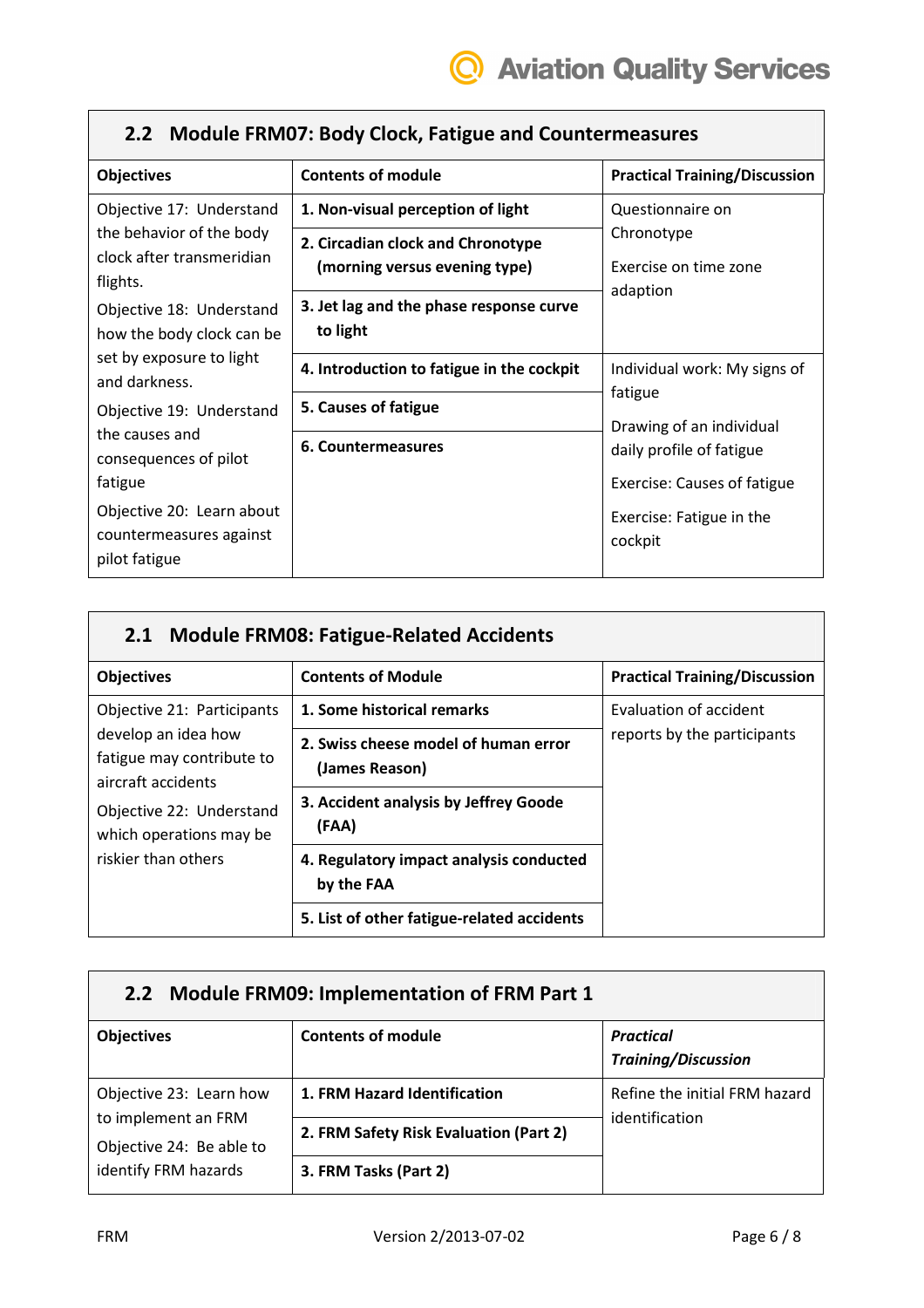## **Q** Aviation Quality Services

## **3 Day 3**

| <b>Module FRM10: FRM Software Solutions</b><br>3.1                       |                                                                 |                                             |  |  |
|--------------------------------------------------------------------------|-----------------------------------------------------------------|---------------------------------------------|--|--|
| <b>Objectives</b>                                                        | <b>Contents of Module</b>                                       | <b>Practical Training/Discussion</b>        |  |  |
| Objective 25: Understand<br>the importance of                            | 1. The Alert algorithm by the German<br><b>Aerospace Centre</b> | Practical presentation of<br>software tools |  |  |
| software solutions for<br><b>FRM</b>                                     | 2. Integration of FRM into crew<br>scheduling software          |                                             |  |  |
| Objective 26: Learn how<br>to implement and work<br>with an FRM software | 3 Implications for the planning processes<br>and optimisation   |                                             |  |  |
| solution                                                                 | 4 Motivation and next steps                                     |                                             |  |  |
|                                                                          | <b>5 Demonstration of software</b>                              |                                             |  |  |
|                                                                          | 6. Analysis of accidents using fatigue<br>prediction software   |                                             |  |  |
|                                                                          | <b>7. Conclusions</b>                                           |                                             |  |  |

#### **3.1 Module FRM11: Implementation of FRM Part 2**

| <b>Objectives</b>                           | <b>Contents of module</b>             | <b>Practical Training/Discussion</b> |
|---------------------------------------------|---------------------------------------|--------------------------------------|
| Objective 27: Perform an                    | 1. FRM Hazard Identification (Part 1) | Perform an FRM-SRE using             |
| FRM related risk<br>assessments and develop | 2. FRM Safety Risk Evaluation         | the previous risk assessment         |
| mitigation measures                         | 3. FRM Tasks                          |                                      |
| Objective 28: Get to know                   |                                       |                                      |
| the tasks required to run<br>an FRM         |                                       |                                      |